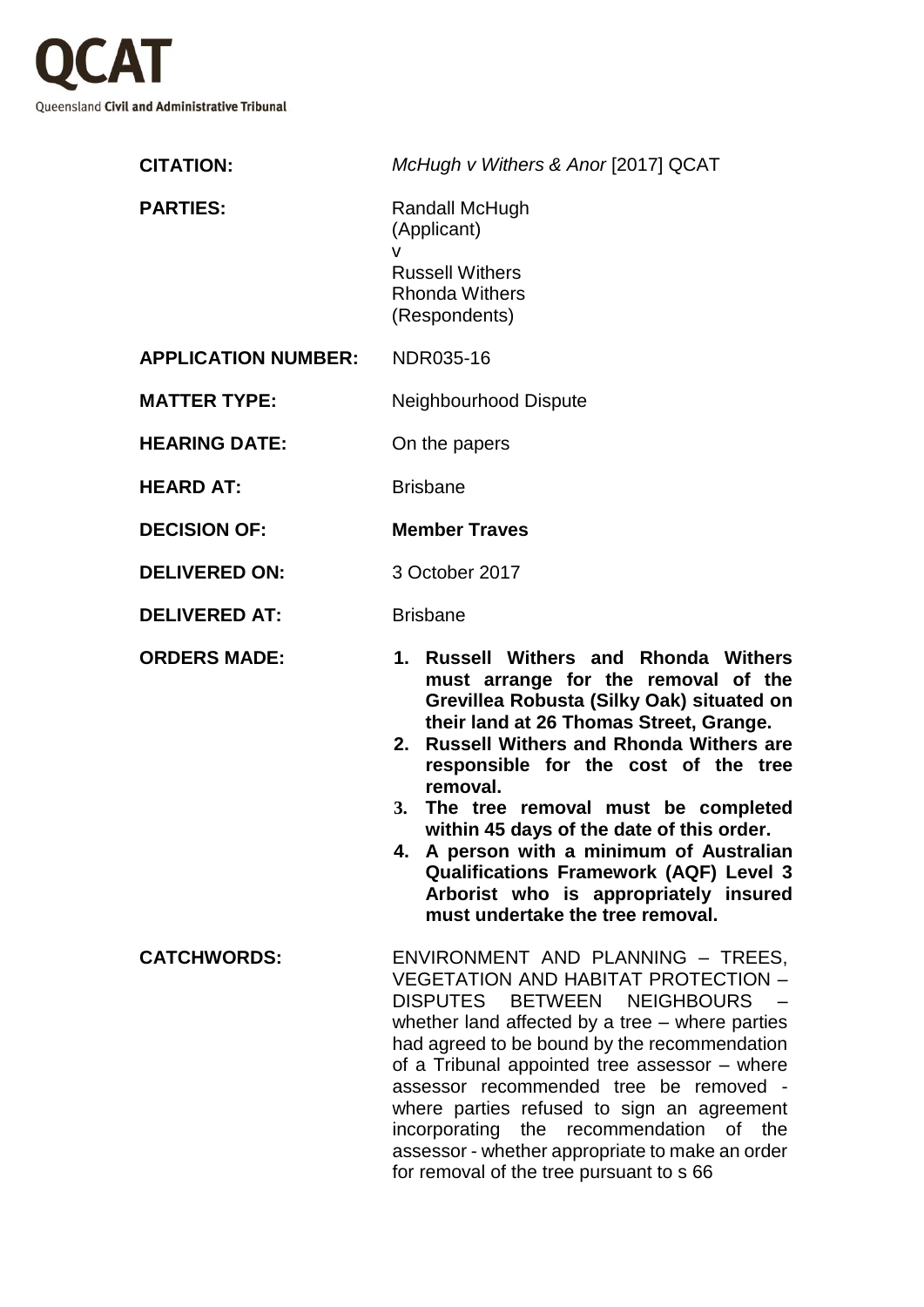*Neighbourhood Disputes (Dividing Fences and Trees) Act* 2011 (Qld)*,* s 46, s 48, s 50, s 57, s 59, s 66, s 70, s 71, s 73, s 74

### **APPEARANCES:**

This matter was heard and determined on the papers pursuant to s 32 of the *Queensland Civil and Administrative Tribunal Act* 2009 (Qld) (QCAT Act).

## **REASONS FOR DECISION**

#### **Introduction**

- [1] On 20 February 2016 Randall McHugh made an application to QCAT for an order that his neighbour's tree be removed at the neighbour's cost. His neighbours, Russell and Rhonda Withers (the tree-keepers<sup>1</sup> under the *Neighbourhood Disputes (Dividing Fences and Trees) Act* 2011 (Qld) (the NDA) live in Perth.
- [2] The tree in question is a mature silky oak (*G*. *robusta*), with the dimensions of DBH 710mm, height 23m and spread of 11m. It is 0.27m from the dividing fence and some of its branches overhang Mr McHugh's property.
- [3] Mr McHugh submits that the tree is unsafe, in particular, that there is a danger of branches, or the entire tree, falling and injuring people and or his property.<sup>2</sup> The tree has been an issue between the parties since at least 2008 when large branches fell into Mr McHugh's pool. Since that time there have been no reported instances of injury caused by falling branches.<sup>3</sup> In 2009 Mr McHugh paid for several large overhanging branches to be lopped with the consent of Russell and Rhonda Withers. The tree was most recently pruned in May 2016 by an arborist engaged by the Withers.<sup>4</sup>
- [4] The Tribunal made Directions by Consent on 29 July 2016 that the Tribunal would appoint an independent tree assessor to assist in the determination of the dispute. The Directions provided:

The Tribunal directs by consent:

- 1. The parties agree that the Tribunal will appoint an independent tree assessor to inspect the silky oak, including the upper branch union in question.
- 2. The independent tree assessor will provide the Tribunal and the parties with a recommendation for either maintenance, or if necessary for safety, tree removal.

 $1$  NDA, s 48(a): the respondents are the registered owners of the lot on which the tree is situated.

<sup>&</sup>lt;sup>2</sup> Statement of Evidence of Randall McHugh received 26 May 2016.

<sup>3</sup> Ibid, 2.

<sup>4</sup> Statement of Evidence by Rhonda and Russel Withers received 24 June 2016, 7.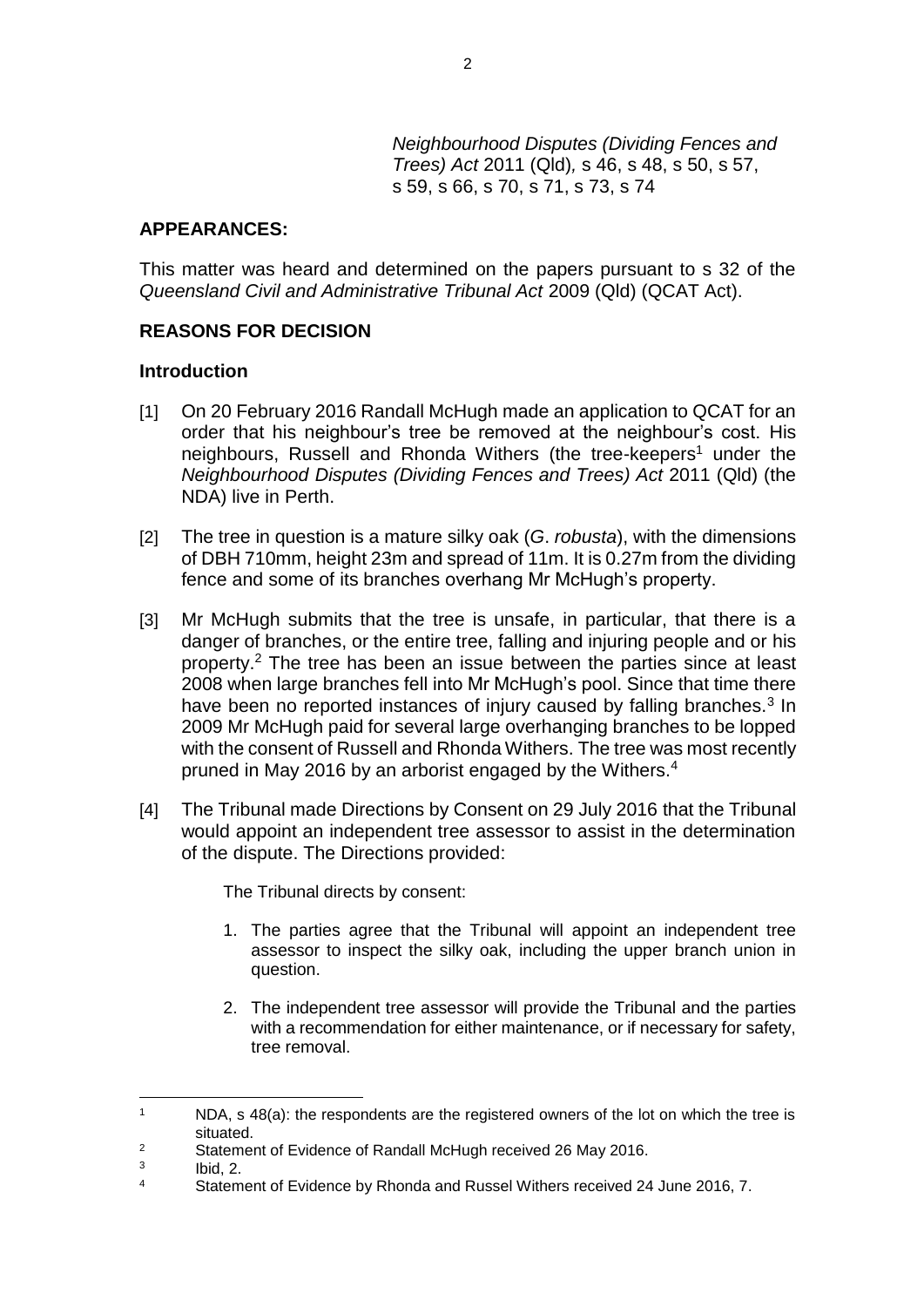- 3. The parties agree that the Tribunal will incorporate the independent tree assessor's recommendations into a consent order, and they will be bound by its terms.
- 4. The parties agree to equally bear the costs of the tree assessor.

3

- [5] The Tribunal received the tree assessor's report (the report) on 30 January 2017. The report recommended the removal of the tree. The Tribunal drafted a proposed agreement based on the recommendation. The agreement was signed by Mr McHugh but not by Mr and Mrs Withers.
- [6] Accordingly, the Tribunal must determine the application.

### **The law relevant to tree disputes**

- [7] QCAT has jurisdiction to decide any matter in relation to a tree if it is alleged, at the date of the application to QCAT, that land is affected by the tree.<sup>5</sup> The neighbour, whose land is affected by the tree, may apply for an order under s 66 of the NDA.<sup>6</sup>
- [8] Neighbourhood disputes relating to trees are dealt with in Chapter 3 of the NDA.
- [9] Land is *affected by a tree* if it adjoins land on which the tree is situated and either:
	- (a) it's branches overhang the land; or
	- $(b)$  the tree has caused, is causing, or is likely within the next 12 months to cause –
		- (i) serious injury to a person on the land
		- (ii) serious damage to the land or any property on the land; or
		- (iii) substantial, ongoing and unreasonable interference with the neighbour's use and enjoyment of the land.<sup>7</sup>
- [10] Part 5, s 66 sets out the orders that QCAT may make.
- [11] However before Part 5 can apply:
	- (a) land must be affected by a tree; and
	- (b) the neighbour must not be able to resolve the issue using Part  $4.8$

 $5$  NDA, s 61.

 $\frac{6}{7}$  NDA, s 62(1).

 $^{7}$  NDA, s 46.

<sup>8</sup> NDA, s 59.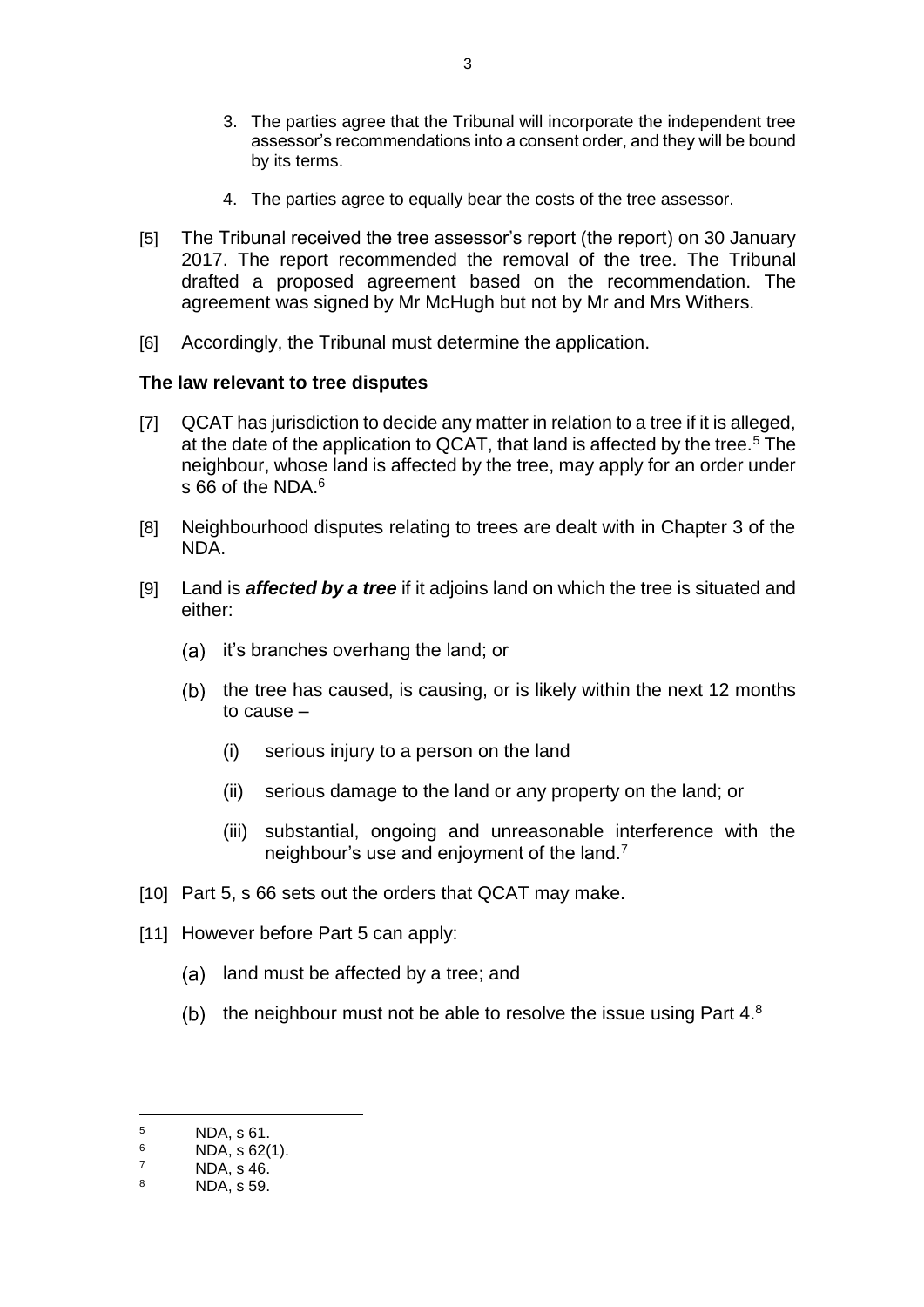[12] An example provided in the legislation as to when Part 5 might apply is where:

> Branches from a tree overhang the neighbour's land and the neighbour is seeking a remedy that is more than the cutting and removal of the branches.

- [13] Section 66 provides, relevantly, that QCAT may make the orders it considers appropriate to prevent serious injury to any person or serious damage to the land or property of the neighbour. Such an order may require the tree keeper to carry out work<sup>9</sup> on the tree which may involve removal of the tree.<sup>10</sup> The Tribunal may also make an order requiring the tree-keeper or neighbour pay for the costs of doing the work.<sup>11</sup>
- [14] Before making an order under s 66 I must be satisfied that:
	- The neighbour has made a reasonable effort to reach agreement with the tree-keeper;<sup>12</sup>
	- The neighbour has taken all reasonable steps to resolve the dispute under any relevant local law, local government scheme or local government administrative process;<sup>13</sup>
	- The branches of the tree extend at least 50cm over Mr McHugh's land:<sup>14</sup>
	- The neighbour can not properly resolve the issue using the process in Part 4;<sup>15</sup>
	- The neighbour has given a copy of the application to Mr and Mrs Withers.<sup>16</sup>
- [15] I am so satisfied.
- [16] In making a decision as to what the appropriate order should be in relation to the relevant tree there are certain matters I must consider.<sup>17</sup> There are also matters I may consider depending on how the neighbour alleges the tree affects the land.<sup>18</sup>
- [17] The primary consideration is the safety of any person.<sup>19</sup> This is followed by s 72, which provides that a tree should not be removed unless the issue can not otherwise be satisfactorily be resolved. In my view, the issue will not be

<sup>9</sup> NDA, s 50 defines work on a tree to include destroying the tree.

 $10$  NDA, s 66(5)(a).

<sup>11</sup> NDA, s  $66(5)(e)$ .<br>
12 NDA s  $65(5)$ .

<sup>&</sup>lt;sup>12</sup> NDA, s  $65(a)$ .<br><sup>13</sup> NDA s  $65(b)$ 

<sup>&</sup>lt;sup>13</sup> NDA, s 65(b).<br><sup>14</sup> NDA s 65(s)(

<sup>&</sup>lt;sup>14</sup> NDA, s  $65(c)(i)$ .<br><sup>15</sup> NDA s  $65(c)(ii)$ 

<sup>&</sup>lt;sup>15</sup> NDA, s  $65(c)(ii)$ .<br><sup>16</sup> NDA s  $65(d)$  S i

<sup>&</sup>lt;sup>16</sup> NDA, s 65(d), s 63(1)(a).<br><sup>17</sup> NDA s 73 These matter

NDA, s 73. These matters ae not to limit the matters the Tribunal may consider: NDA, s 70(2).

<sup>&</sup>lt;sup>18</sup> NDA,  $\frac{18}{19}$  NDA,  $\frac{19}{19}$  NDA,  $\frac{19}{19}$ 

<sup>19</sup> NDA, s 71.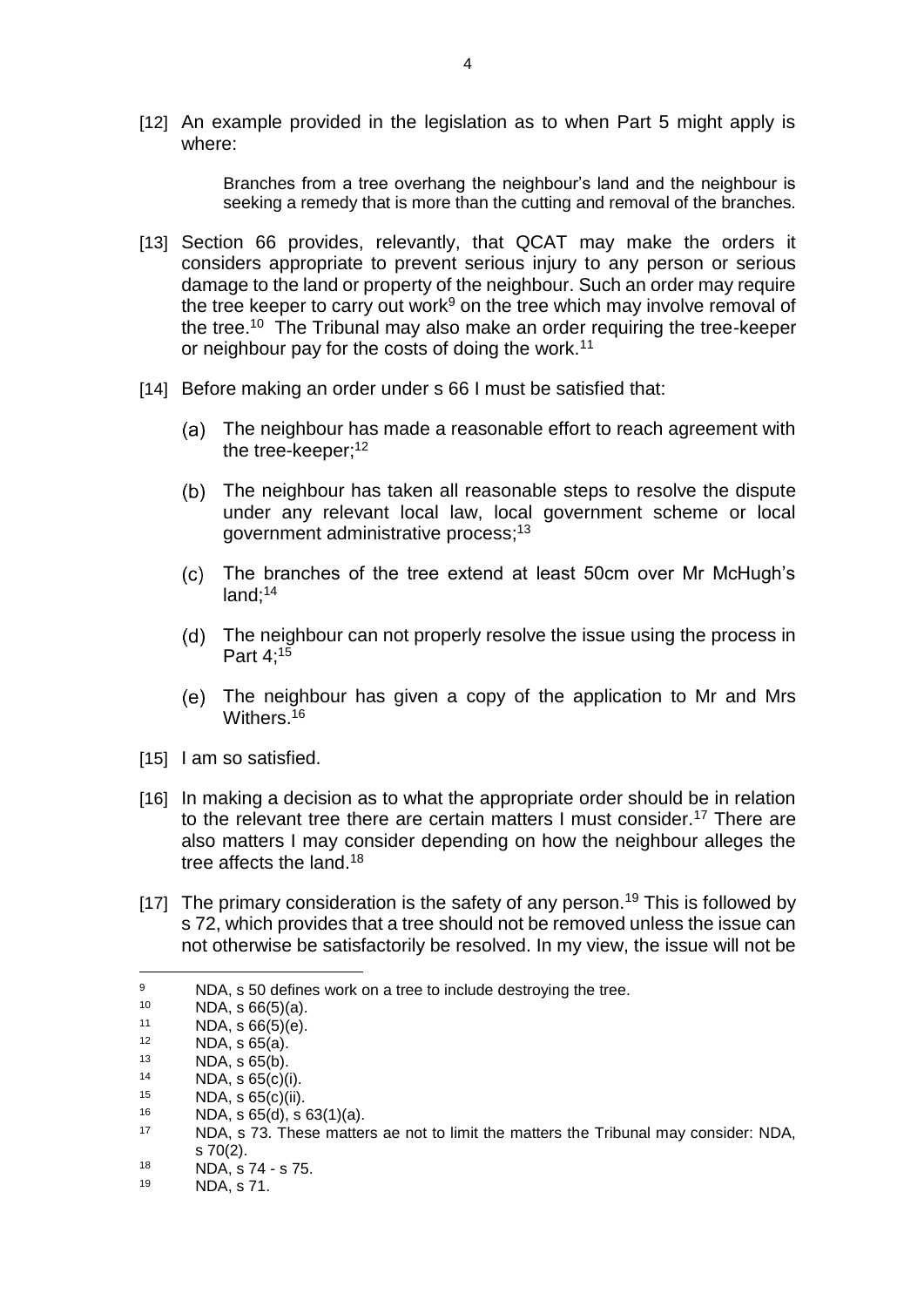"satisfactorily resolved" if, without the removal, there is a risk to the safety of any person.

- [18] The general matters I must consider are set out in s 73. They include:
	- The location of the tree in relation to the boundary of the land on which it is situated and any premises, fence or other structure affected by the location;
	- Whether the tree has any historical, cultural, social or scientific value;
	- Any contribution the tree makes to the local ecosystem, natural landscape and scenic value of the land or locality;
	- (d) Any contribution the tree makes to public amenity;
	- Any contribution the tree makes to the amenity of the land on which the tree situated;
	- $(f)$ The likely impact on the tree of pruning it; and
	- (g) Other matters.
- [19] In making an order to remove a tree I may also consider any steps taken to prevent the likelihood of injury or damage<sup>20</sup> or any other matter I consider relevant<sup>21</sup>

## **Consideration**

- [20] I am satisfied that the threshold requirements in s 59 have been satisfied. The evidence is that the upper canopy extends over the Mr McHugh's land by approximately 4.0m.<sup>22</sup> This is sufficient to satisfy the requirement that land be affected by the tree.<sup>23</sup> However, I also find that the tree is likely within the next 12 months to cause serious injury to a person on Mr McHugh's land or serious damage to his land or property. Branches have fallen from the tree on previous occasions, the tree is over-mature to senescent and, due to past pruning, has areas of decay. $24$  I am also satisfied that the dispute could not be resolved using Part 4.<sup>25</sup> This is because Part 4 provides a process for resolving disputes relating to branches which are 2.5m or less above the ground.<sup>26</sup> It has no relevance to branches over that height.
- [21] I turn then to Part 5. Pursuant to s 66(2) the Tribunal may, relevantly, make an order it considers appropriate in relation to the relevant tree to prevent

<sup>&</sup>lt;sup>20</sup> NDA, 74(1)(b).<br><sup>21</sup> NDA 74(2)(d)

<sup>&</sup>lt;sup>21</sup> NDA,  $74(2)(d)$ .<br><sup>22</sup> Benert by Inde

<sup>22</sup> Report by Independent Tree Assessor, Mr Michael Sowden dated 27 January 2017, 5 [2.2.13].

 $\overline{P}$ <sup>23</sup> NDA, s<sup>46</sup>.

<sup>24</sup> Report by Independent Tree Assessor, Mr Michael Sowden dated 27 January 2017, 5.

<sup>&</sup>lt;sup>25</sup> NDA, s 59(b).<br><sup>26</sup> NDA s 57(1)(

NDA, s 57(1)(b).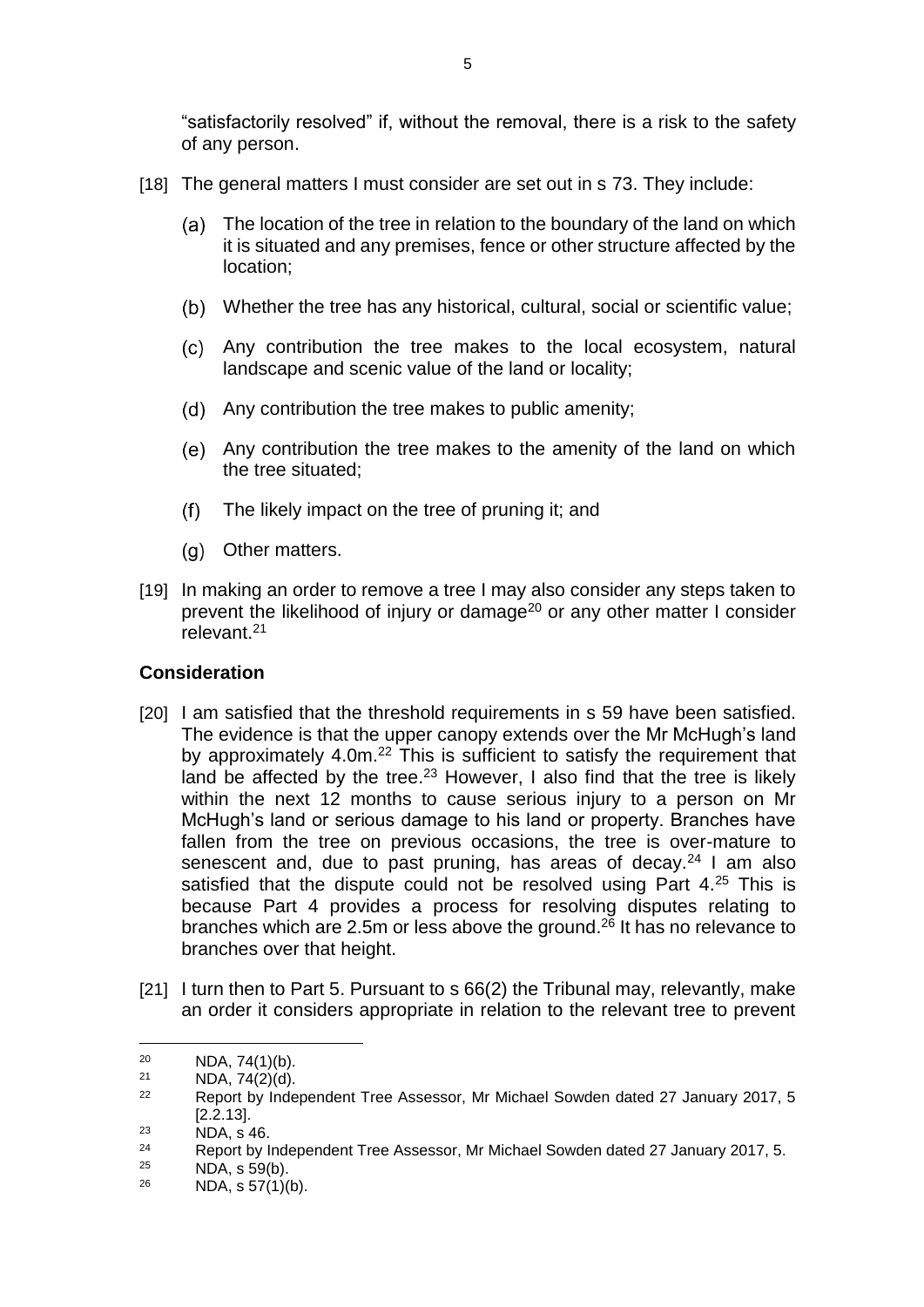serious injury to any person or to prevent serious damage to the neighbour's land or any property on the neighbour's land. It was not argued that the tree caused any substantial, ongoing and unreasonable interference with the use and enjoyment of the neighbour's land.

- [22] In my view the appropriate order is that the tree should be removed to prevent serious injury to persons or serious damage to property. I have come to that conclusion having considered the following matters.
- [23] The tree is in very close proximity to the boundary fence, being located only 0.27m from the boundary. The tree is approximately 23m high with a 10m canopy. The height and size of the tree is such that the tree canopy overhangs the neighbour's backyard and pool by approximately 4.0m.<sup>27</sup> The structural root zone of the tree has been estimated to extend to an area of 3.04 $m$  radius around the trunk of the tree.<sup>28</sup> The tree protection zone, which measures the distance around the tree required for its continued health is estimated to be 8.64m.<sup>29</sup> The roots of the tree therefore would extend well into the neighbour's land, under their pool. Other infrastructure at risk of damage from the tree would be the dwellings on both properties and a child's cubbyhouse.
- [24] There is no tree protection order in place. $30$  There is therefore no need to seek Council approval before removing the tree.
- [25] The tree has no historical, cultural, social or scientific value.
- [26] The tree's contribution to the local ecosystem and to biodiversity is limited by its location within an urban area rather than a forest or parkland area.<sup>31</sup>
- [27] The tree leans towards the neighbour's land. It has an asymmetrical canopy due to at least three major pruning events<sup>32</sup> and has areas of swelling to the trunk and signs of decay at the places where branches have been lopped.
- [28] The tree does not contribute to privacy due to its height and structure. It provides some shade.
- [29] There is no evidence of any impact the tree might have on soil stability. I infer from the land being level that the impact, if any, would be minimal.
- [30] There are risks that the tree could cause injury or damage in the event of a cyclone or other extreme weather event. Branches have fallen onto the neighbour's land in the past. The tree leans towards the applicant's property and is exposed to the wind. It is between 60 to 70 years old and considered

 $\frac{27}{28}$  Report, 5, [2.2.13].

Arborist Tree Assessment Report, 20 May 2016, 14.

 $^{29}$  Ibid.

 $\frac{30}{31}$  Report, 6, [2.4.1].

Report, 7, [3.2].

<sup>32</sup> Report, 5, [2.2.4].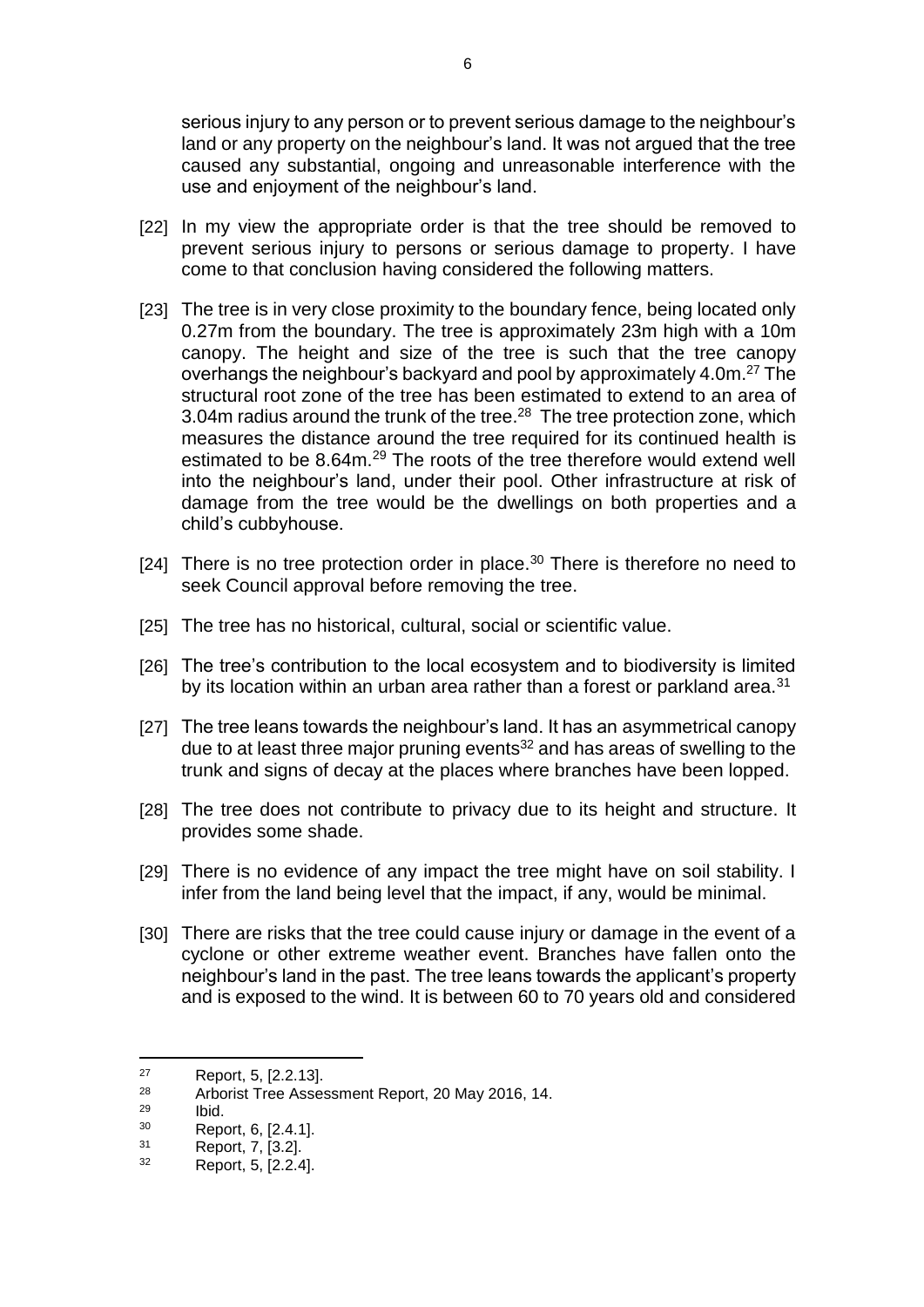to be "over-mature to senescent".<sup>33</sup> It has a long history of limb failure. It also has visible decay within old pruning wounds on several limbs. The Tribunal-appointed tree assessor states:

…this *G. robusta* in my opinion has high potential for limbs to impact within the applicant's property within the next 12 months.<sup>34</sup>

…

Whilst this *G. robusta* appears as what can be considered as a typical example of its species in consideration of its maturity, location and the past pruning history this tree has reached the end of its useful safe lifespan within this heavily developed urban environment.

As it highly likely that limbs will fail from this *G. robusta* at an increasing rate due to the presence of internal decay pockets within the upper canopy and should failures occur they have the potential to impact within the highly developed and person trafficked area of the applicant's property.<sup>35</sup>

- [31] I also accept the evidence of the applicant's tree assessor, that there are numerous epicormically derived branches throughout the canopy which are prone to fail in strong winds due to poor branch attachment.<sup>36</sup>
- [32] The impact of pruning on the tree is also a relevant matter.<sup>37</sup> The Tribunal appointed tree assessor states:

Pruning within the guidelines of Australian Standard 4373-2009 "pruning of amenity trees" would in my opinion not beneficially reduce the risk that this G. robusta represents to property or people, as to remove the limbs with decay pockets present would require the removal of nearly the entire canopy.<sup>38</sup>

- [33] The tree has already undergone at least three major pruning events. There is evidence of visible decay within the old pruning wounds on several limbs. The age of the tree means that the ability of the tree to resist decay in the future will likely decline. This supports the view, in my opinion, that pruning of this tree at this stage of its life and in view of its location is not a reasonable alternative to its removal. Given the height of the tree it is also becoming increasingly less practicable to prune.
- [34] The tree is not a pest or a weed.
- [35] I also note the following. Mr McHugh first complained of branches falling onto his property and into his pool in 2006. The tree has been an ongoing source of disagreement between the parties since then. Mr and Mrs Withers have undertaken pruning in the past, most recently in May 2016, with a view

 $\frac{33}{34}$  Report, 5, [2.2.2].

Report, 5, [2.2.13].

 $^{35}$  Report, 7, [4.2], [4.3].

<sup>&</sup>lt;sup>36</sup> Arborist Tree Assessment Report, Arbor Access Australia, 20 May 2016, 32 [8.1.6].

NDA, s 73(1)(j).

<sup>38</sup> Report, 7 [4.3].